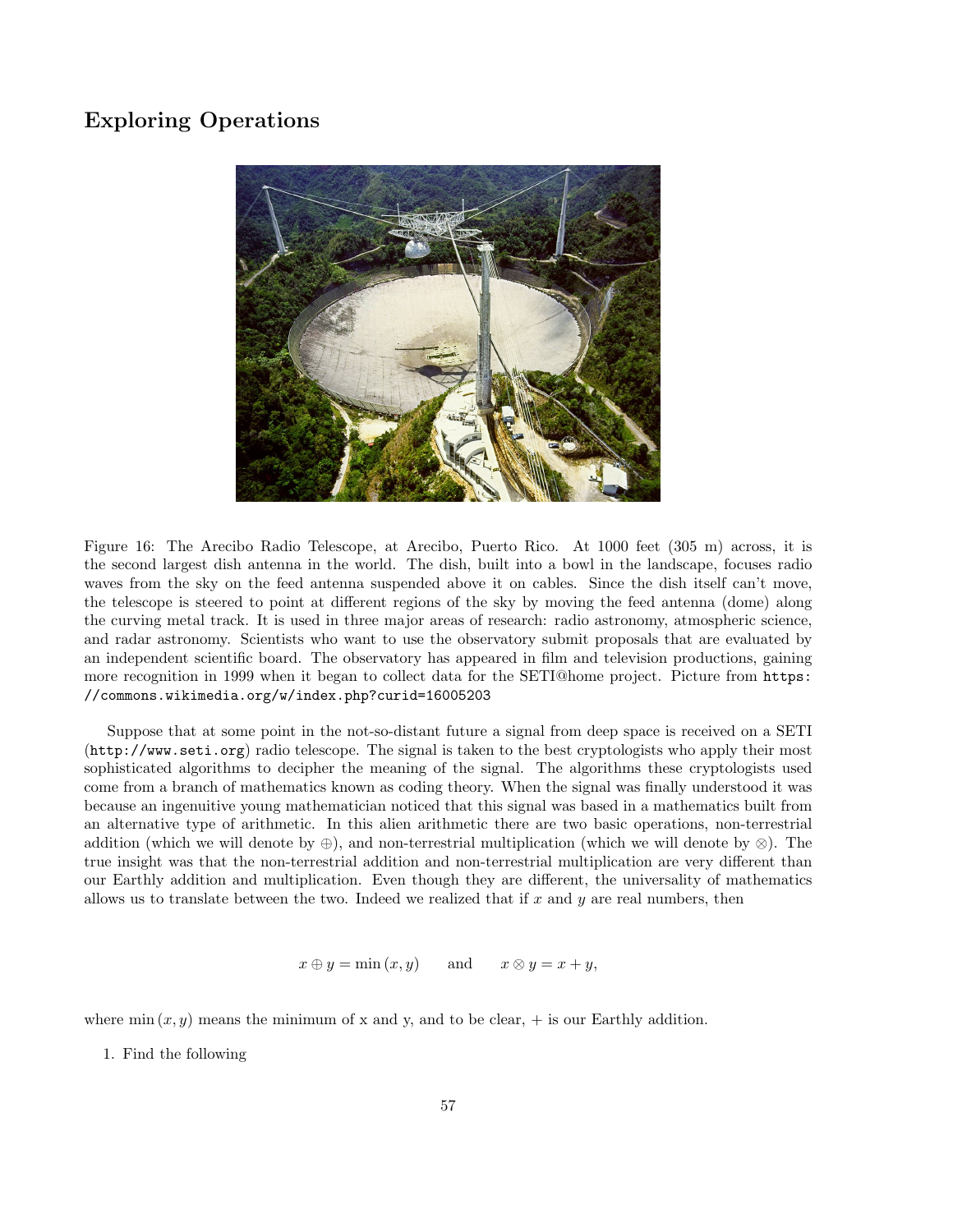- $(a)$  3  $\oplus$  7,
- (b)  $3 \otimes 7$ .
- 2. Recall what the commutative property is for Earthly addition and multiplication. Demonstrate that these processes are commutative using a model of this mathematical relationship. (A model can be picture/diagram/manipulative/other thing that helps make an abstract mathematical relationship more concrete in such a way that will facilitate a deeper conceptual understanding of that piece of mathematics.)
- 3. Are the non-terrestrial operations of addition and multiplication commutative? Give inductive and deductive arguments that support your conclusion.
- 4. Recall what the distributive property is for Earthly addition and multiplication. Demonstrate that the distributive law is valid using a model of this mathematical relationship. (A model can be picture/diagram/manipulative/other thing that helps make an abstract mathematical relationship more concrete in such a way that will facilitate a deeper conceptual understanding of that piece of mathematics.)
- 5. Do the non-terrestrial operations of addition and multiplication abide by the distributive law? Give inductive and deductive arguments that support your conclusion.
- 6. Recall what the associative property is for Earthly addition and multiplication. Demonstrate that these processes are associative using a model of this mathematical relationship. (A model can be picture/diagram/manipulative/other thing that helps make an abstract mathematical relationship more concrete in such a way that will facilitate a deeper conceptual understanding of that piece of mathematics.)
- 7. Are the non-terrestrial operations of addition and multiplication associative? Give inductive and deductive arguments that support your conclusion.
- 8. It turns out that a strange property of non-terrestrial arithmetic is what might be considered a dream to many students, namely that exponents interact with non-terrestrial arithmetic in the following way:

For any whole number *n* and any real numbers *x* and *y* we have that  $(x \oplus y)^n = x^n \oplus y^n$ .

Explain why this is true. Is this true of how exponents interact with Earthly arithmetic? Thus is it true that

For any whole number *n* and any real numbers *x* and *y* we have that  $(x + y)^n = x^n + y^n$ .

Explain all of your conclusions with both inductive and deductive arguments. (Be sure to explain what we mean by an exponent.)

9. Fill out the following table for non-terrestrial addition table: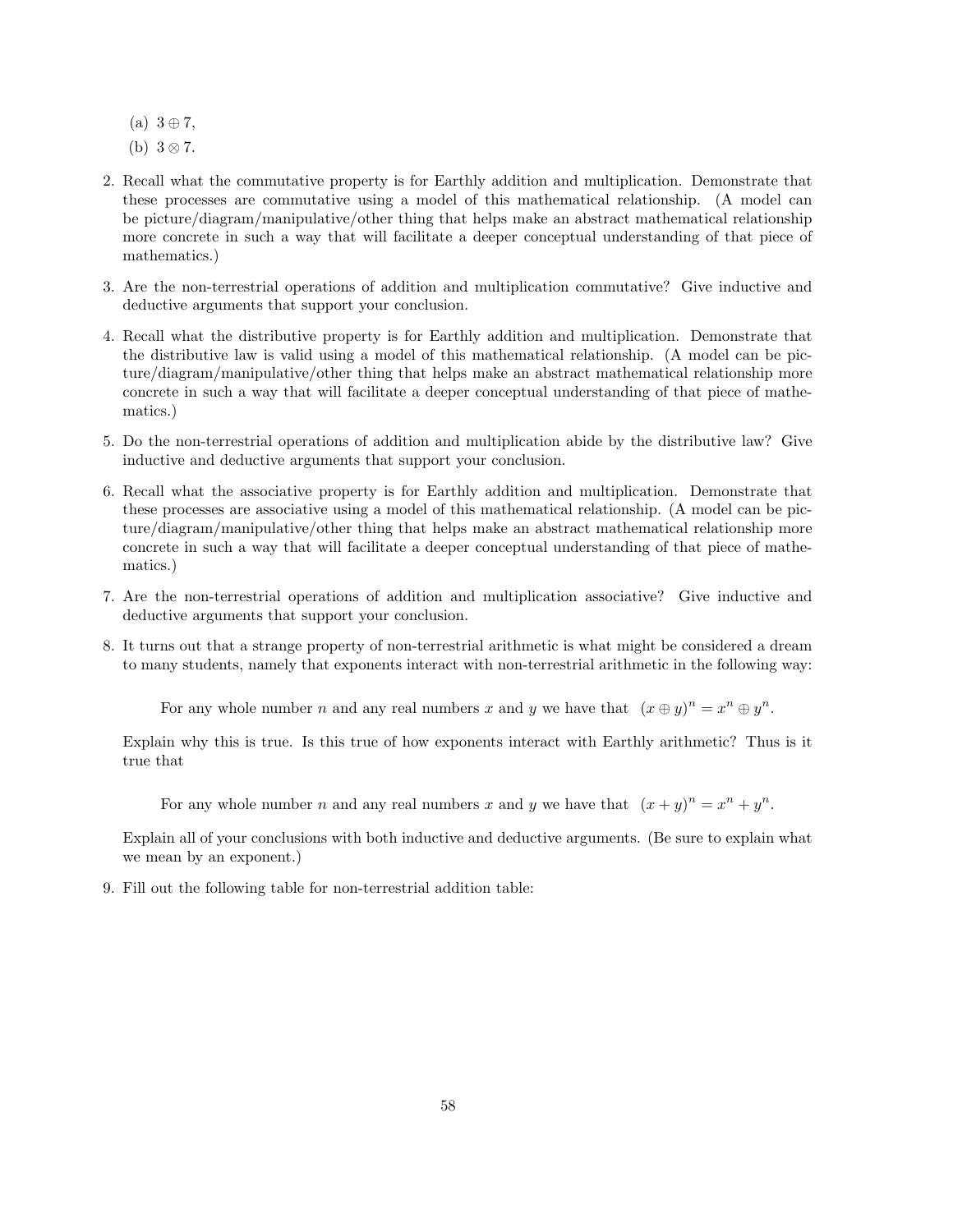| $\oplus$                              | $\mathbf 1$ | $\overline{2}$ | $\sqrt{3}$ | $\overline{4}$ | $\bf 5$ | $\,6$ | $\overline{7}$ | $8\,$ | $\,9$ | $10\,$ | 11 | $12\,$ |
|---------------------------------------|-------------|----------------|------------|----------------|---------|-------|----------------|-------|-------|--------|----|--------|
| $\mathbf{1}$                          |             |                |            |                |         |       |                |       |       |        |    |        |
| $\sqrt{2}$                            |             |                |            |                |         |       |                |       |       |        |    |        |
| 3                                     |             |                |            |                |         |       |                |       |       |        |    |        |
| $\overline{4}$                        |             |                |            |                |         |       |                |       |       |        |    |        |
| $\overline{5}$                        |             |                |            |                |         |       |                |       |       |        |    |        |
| $\overline{6}$                        |             |                |            |                |         |       |                |       |       |        |    |        |
| $\!\!7$                               |             |                |            |                |         |       |                |       |       |        |    |        |
| $\begin{array}{c} 8 \\ 9 \end{array}$ |             |                |            |                |         |       |                |       |       |        |    |        |
|                                       |             |                |            |                |         |       |                |       |       |        |    |        |
| 10                                    |             |                |            |                |         |       |                |       |       |        |    |        |
| 11                                    |             |                |            |                |         |       |                |       |       |        |    |        |
| $12\,$                                |             |                |            |                |         |       |                |       |       |        |    |        |
| $13\,$                                |             |                |            |                |         |       |                |       |       |        |    |        |

(HINT: Don't just try to fill out all 156 different entries in the table. Find patterns in how  $\oplus$  works.) Find many general patterns, in the same way that we have elementary school students find patterns in Earthly addition tables. And give deductive explanations for why those patterns are generally true.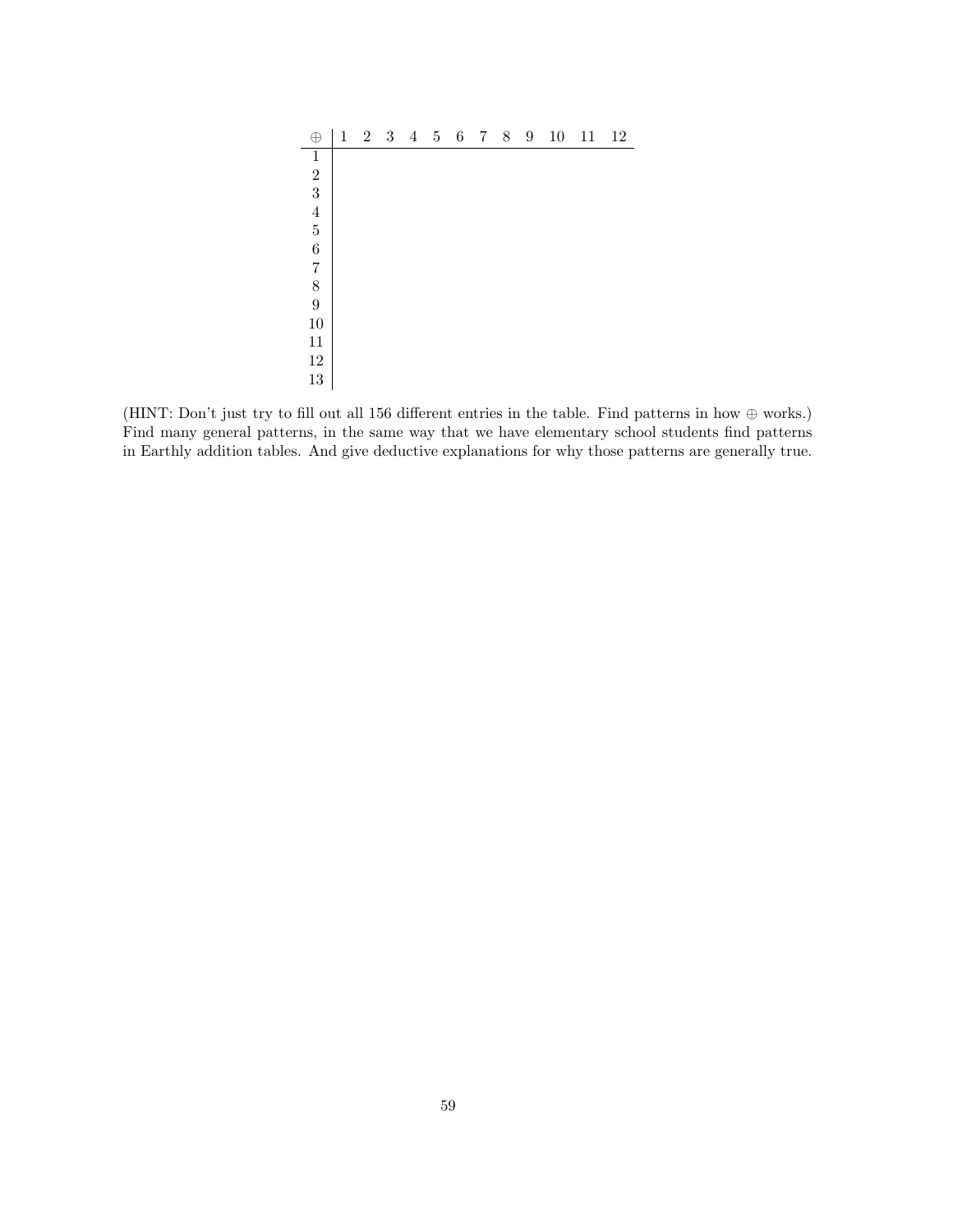10. Fill out the following table for non-terrestrial multiplication table:

| $\otimes$                                        | $\mathbf{1}$ | $\overline{2}$ | $\sqrt{3}$ | $\overline{4}$ | $\overline{5}$ | $\,6\,$ | $\overline{7}$ | $8\,$ | $9\phantom{.0}$ | $10\,$ | 11 | 12 |
|--------------------------------------------------|--------------|----------------|------------|----------------|----------------|---------|----------------|-------|-----------------|--------|----|----|
| $\,1$                                            |              |                |            |                |                |         |                |       |                 |        |    |    |
|                                                  |              |                |            |                |                |         |                |       |                 |        |    |    |
|                                                  |              |                |            |                |                |         |                |       |                 |        |    |    |
|                                                  |              |                |            |                |                |         |                |       |                 |        |    |    |
| $\begin{array}{c} 2\\ 3\\ 4\\ 5\\ 6 \end{array}$ |              |                |            |                |                |         |                |       |                 |        |    |    |
|                                                  |              |                |            |                |                |         |                |       |                 |        |    |    |
|                                                  |              |                |            |                |                |         |                |       |                 |        |    |    |
| $\begin{array}{c} 7 \\ 8 \\ 9 \end{array}$       |              |                |            |                |                |         |                |       |                 |        |    |    |
|                                                  |              |                |            |                |                |         |                |       |                 |        |    |    |
| 10                                               |              |                |            |                |                |         |                |       |                 |        |    |    |
| 11                                               |              |                |            |                |                |         |                |       |                 |        |    |    |
| $12\,$                                           |              |                |            |                |                |         |                |       |                 |        |    |    |
| $13\,$                                           |              |                |            |                |                |         |                |       |                 |        |    |    |

(HINT: Don't just try to fill out all 156 different entries in the table. Find patterns in how  $\oplus$  works.) Find many general patterns, in the same way that we have elementary school students find patterns in Earthly addition tables. And give deductive explanations for why those patterns are generally true.

- 11. In Earthly addition and multiplication we have an additive identity (zero), and a multiplicative identity (one). Are there non-terrestrial additive and multiplicative identities? Explain.
- 12. Do non-terrestrial addition and non-terrestrial multiplication have inverse operations? Is non-terrestrial subtraction possible? Explain. Is non-terrestrial division possible? Explain.
- 13. Up until this point we haven't yet actually stated a definition for what we mean when we talk about an "operation" on numbers. Of course from elementary school we have the familiar "operations" of addition  $(+)$ , subtraction  $(-)$ , multiplication  $(\times)$ , and division  $(±)$ , and we just explored the "operations" of alien addition  $(\oplus)$ , alien multiplication  $(\otimes)$ , and the existence (or not) of their inverses. Using all of your experience with  $+, -, \times, \div, \oplus$ ,, and ⊗ work as a group to define the term "**operation**" in a mathematical context. Be ready to share your definition with the class.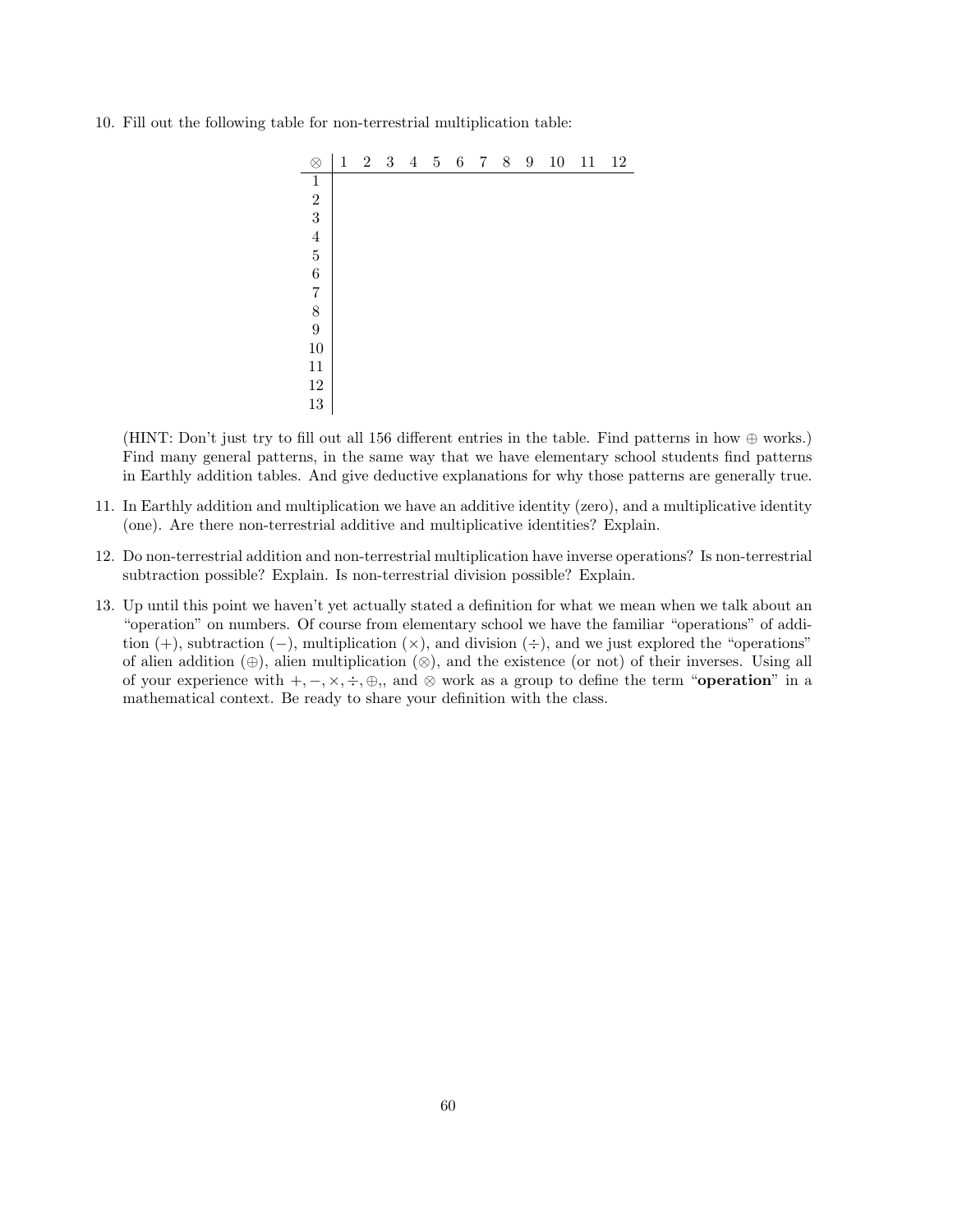Test Your Understanding: The real test of your comprehension of concepts is the ability to apply them to new questions (in education circles we call this transferring the knowledge you've acquired). Use the questions below to help you determine the extent to which you have mastered the concepts and ideas we've explored above. Answers accompanied by detailed explanations are the only type of answers that count for anything. (NOTE: The formulas below use the standard operations.)

- (A) Determine whether or not the following operations are commutative and associative. In each question the symbol for the operation is  $\bowtie$ , and the definition of the operation (different in each part) is provided through the given equation.
	- 1. For any real numbers a and b,  $a \bowtie b = 7$ ,
	- 2. For any real numbers a and b,  $a \bowtie b = a b$  (usual subtraction),
	- 3. For any real numbers a and b,  $a \bowtie b = \max(a, b) + 5$  (where  $\max(a, b)$ ) is the maximum of a and b),
	- 4. For any real numbers a and b,  $a \bowtie b = \max(a, b) 9$  (where  $\max(a, b)$  is the maximum of a and b),
	- 5. For any real numbers a and b,  $a \bowtie b = 8a + 8b + 3$ ,
	- 6. For any real numbers a and b,  $a \bowtie b = a^3 + b^7$ .
	- 7. For any natural numbers (positive whole numbers) a and b,  $a \approx b = a b$  (usual subtraction),
	- 8. For any natural numbers (positive whole numbers) a and b,  $a \bowtie b = ab$
	- 9. For any integers (positive and negative whole numbers) a and b,  $a \bowtie b = \frac{a}{b}$
	- 10. For any integers a and b,  $a \bowtie b = \frac{a}{6} + \frac{7}{b}$
- (B) Suppose that after examining the distributive property in class one of your students said the following to you:

The distributive property of addition  $(+)$  and multiplication  $(\times)$  when we look at positive and negative whole numbers just follows from the fact that multiplication is defined as repeated addition.

Is this student correct? How would you respond to the student? What if the student had said this was true for all numbers, not just the integers, is she or he correct now? How would you respond?

- (C) Does multiplication  $(\times)$  distribute over subtraction  $(-)$ ? Explain.
- (D) Take the operations from (A) and determine whether these operations have identities and inverse operations.
- (E) Develop your own operation (different enough from the ones above that it is not just tweaking some numbers) that satisfies the conditions:
	- (i) Has an identity, but no inverse operation.
	- (ii) Has an identity, and has an inverse operation.
- (F) P.E.M.D.A.S. is an acronym for Parentheses, Exponents, Multiplication, Division, Addition and Subtraction, and is used to help student remember the order in which we unravel an expression which involves combinations of these notations. Mathematicians call this order of operations a convention, which means it is an agreement that if everyone follows this order when unraveling mathematical expressions, then we will all agree on their value.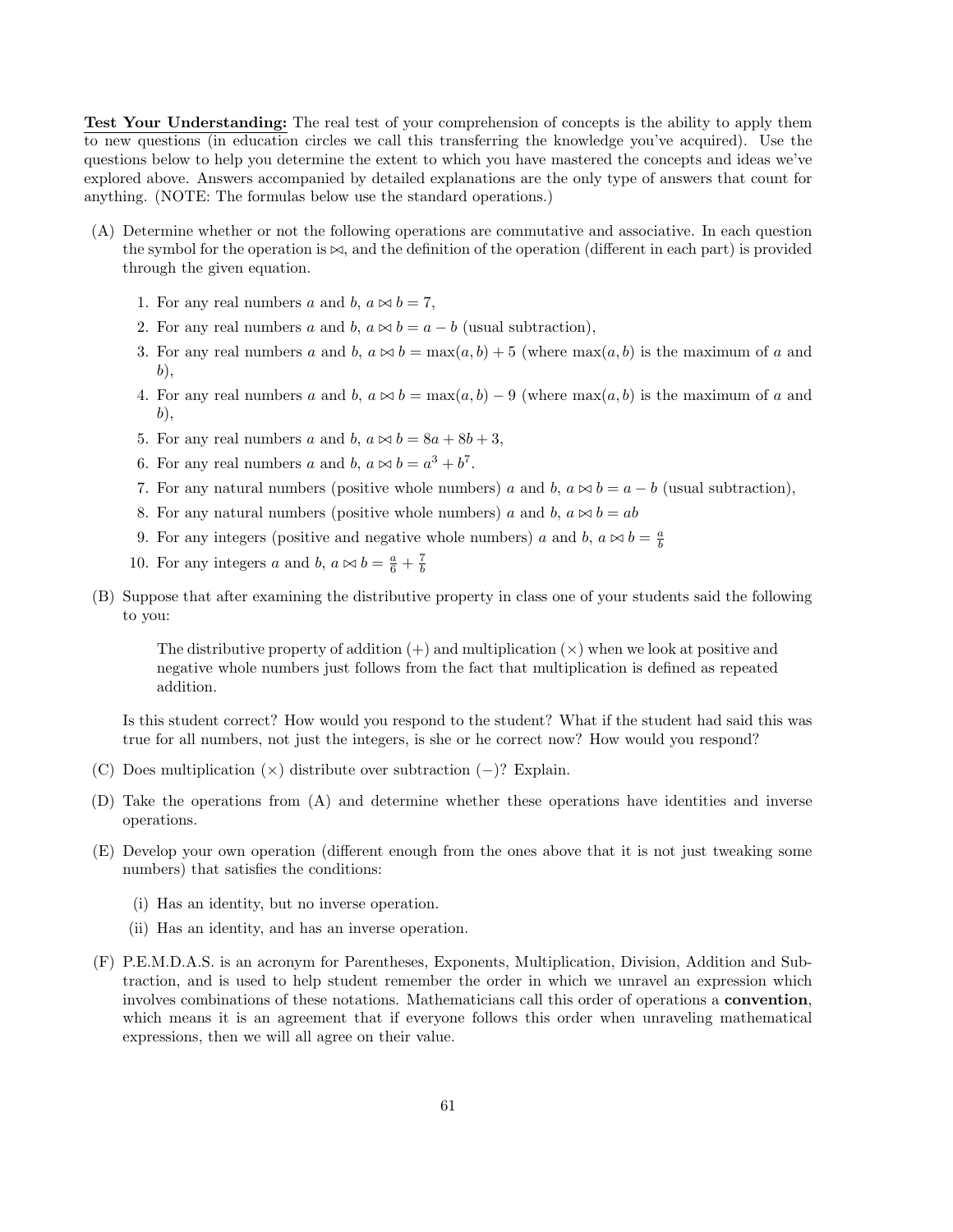- How would you explain the need for a convention to an elementary school student who is familiar with all of the notations involved in PEMDAS?
- When the numbers involved are integers, connect all of the operations involved in PEMDAS to addition, and then explain how PEMDAS can be viewed as a natural consequence of repeated addition.